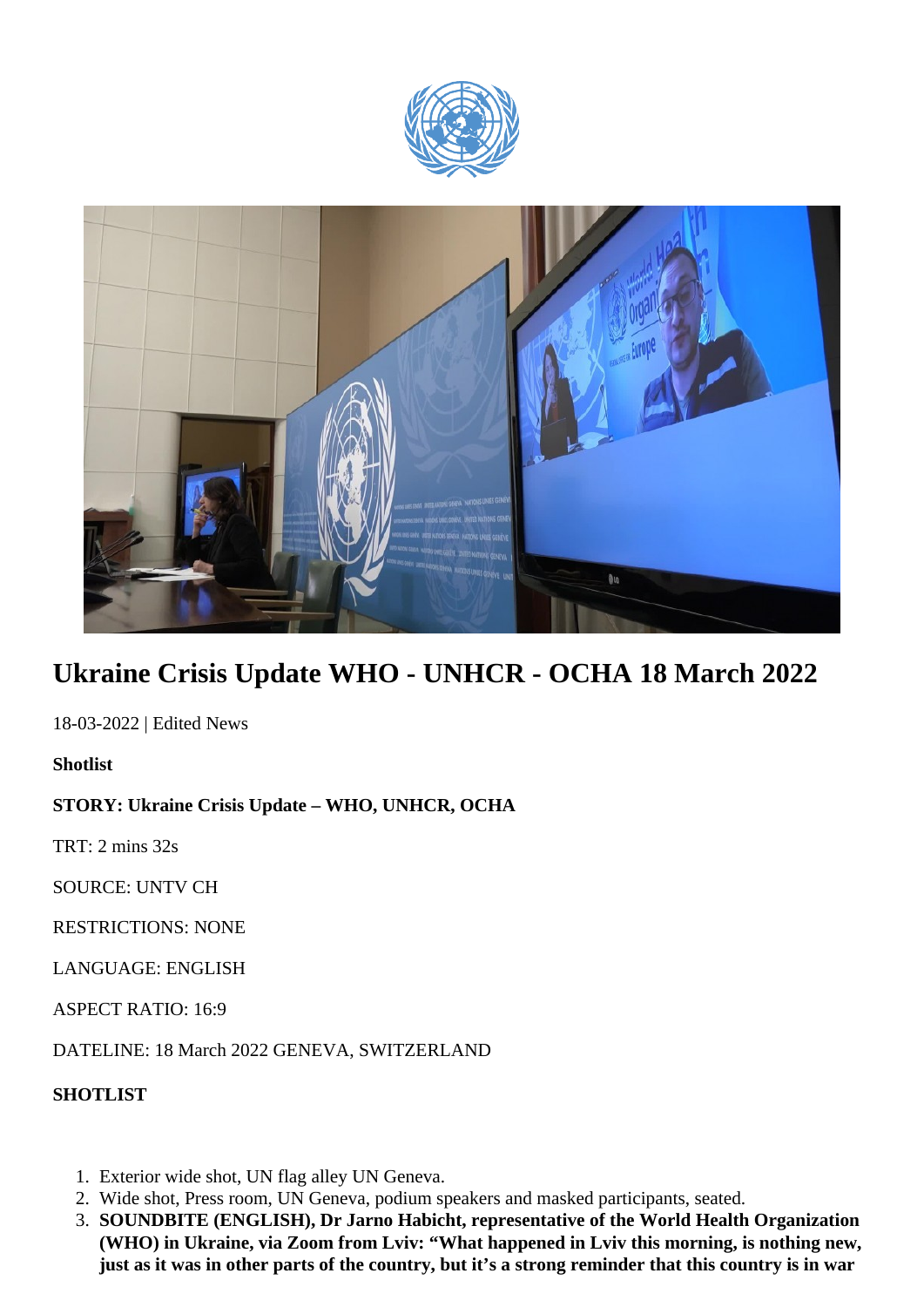**and the medical needs are increasing."**

- 4. Close-up, TV screen showing speakers in foreground, TV lighting and masked participant wearing headphones to rear.
- 5. **SOUNDBITE (ENGLISH), Dr Jarno Habicht, representative of the World Health Organization (WHO) in Ukraine, via Zoom from Lviv: "On deliveries, we have up to 100 metric tonnes made available for Ukraine. From there, at least one-third is already on their way to the health care facilities, as well as some of them in the facilities available as in Kyiv."**
- 6. Medium shot, journalists following proceedings.
- 7. **SOUNDBITE (ENGLISH): Matthew Saltmarsh, spokesperson, United Nations High Commissioner for Refugees (UNHCR): "The humanitarian situation in cities such as Mariupol and Sumy is extremely dire, with residents facing critical and potentially fatal shortages of food, water and medicine."**
- 8. Medium shot, TV screen showing Dr Habicht in foreground with podium speaker to rear.
- 9. **SOUNDBITE (ENGLISH): Matthew Saltmarsh, spokesperson, United Nations High Commissioner for Refugees (UNHCR): "The humanitarian needs within the country and particularly in the east are becoming even more urgent. More than 200,000 people are now without access to water across several localities in Donetsk oblast, while the constant shelling in Luhansk region has destroyed 80 per cent of some localities, leaving 97,800 families without power."**
- 10. Wide shot, UN Geneva press room.
- 11. **SOUNDBITE (ENGLISH): Matthew Saltmarsh, spokesperson, United Nations High Commissioner for Refugees (UNHCR): "They don't have a plan when they arrive, so many of those in the first phase might have had friends, diaspora networks, contacts, a relative to whom they could go and stay with initially and then make a plan from there. That's been less the case recently."**
- 12. Medium shot, masked participants following the press conference.
- 13. **SOUNDBITE (ENGLISH): Jens Laerke, UN Office for the Coordination of Humanitarian Affairs (OCHA): "We need these two sides of the armed conflict to agree with each other a mechanism of the modalities, standard operating procedures into actually minute detail how such safe passages - either for movement of humanitarian supplies, or on the other hand, for evacuation of civilians - how that can be established."**
- 14. Medium shot, photographer crouches to take a photo of podium speakers.
- 15. Medium shot, TV screen showing participants and TV lighting panel to rear.
- 16. Medium shot, masked participant with headphones.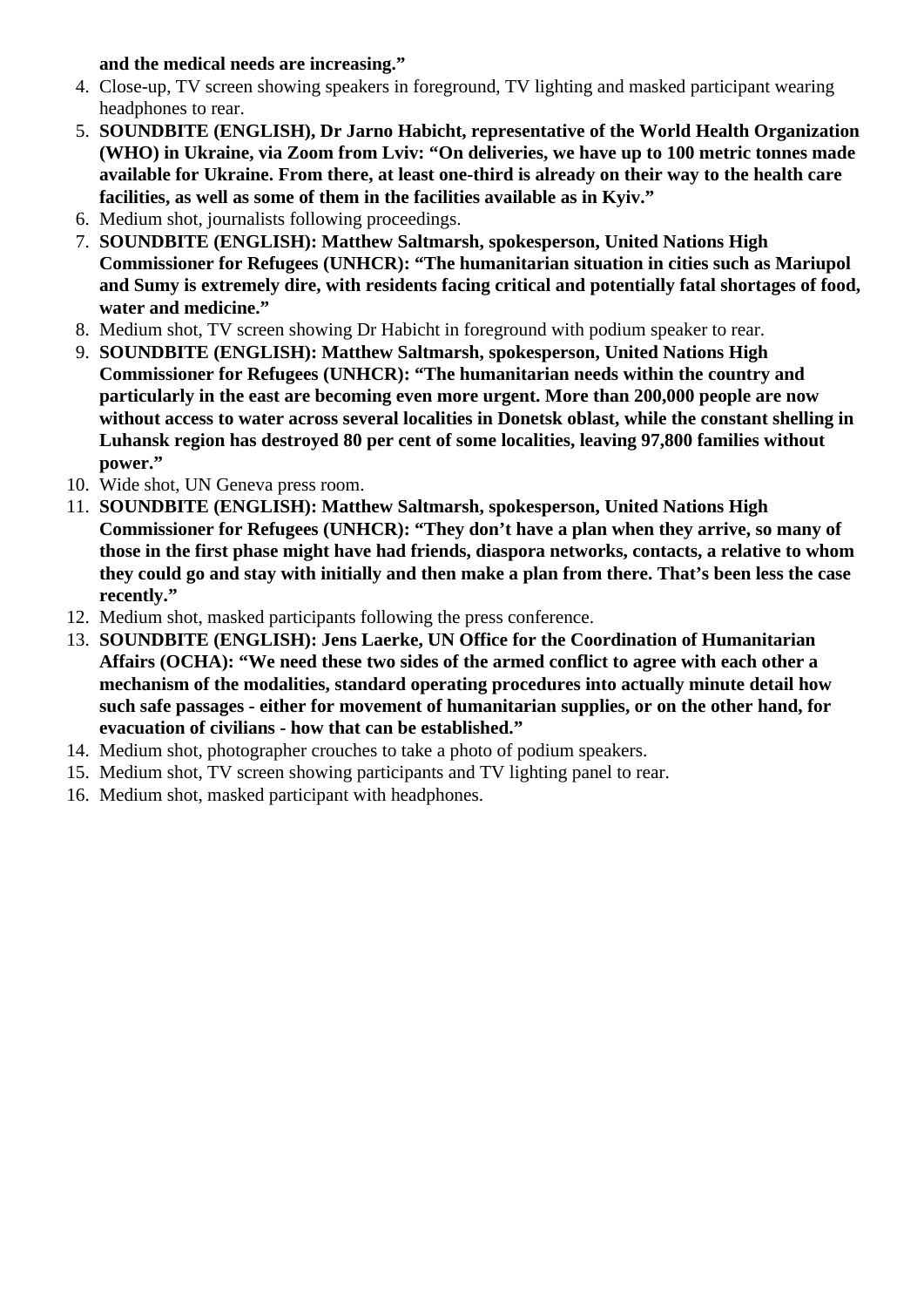## Story

After a missile attack near the airport in Lviv in western Ukraine early on Friday, UN humanitarians warned that the situation across the country remains dire, following Russia's invasion of its neighbour on 24 February.

"What happened in Lviv this morning, is nothing new, just as it was in other parts of the country, but it's a strong reminder that this country is in war and the medical needs are increasing," said Dr Jarno Habicht, representative of the World Health Organization (WHO) in Ukraine.

Now in its fourth week, the war in Ukraine has seen 44 attacks on health care throughout the country, including on buildings and a warehouse, patients, staff and supply chains, resulting in 12 confirmed death according to WH[O data](https://extranet.who.int/ssa/Index.aspx)

Despite the dangers, the UN and its partners have continued to push for humanitarian access.

"On deliveries, we have up to 100 metric tonnes made available for Ukraine," Dr Habicht said, speaking from Lviv, adding that "at least one-third" had been dispatched to health care facilities, including in the capital Kyiv.

Underscoring the deadly danger to civilians unable to escape Russian bombardment, the UN refugee age (UNHCR) described the situation in cities such as Mariupol and Sumy as "extremely dire, with residents facing critical and potentially fatal shortages of food, water and medicine".

That assessment followed the bombing of a theatre in Mariupol on Wednesday, targeted despite clearly visible lettering daubed on the ground outside the building, indicating that "Children" were sheltering inside.

In the country's eastern regions, or oblasts, needs "are becoming even more urgent", said UNHCR spokesperson Matthew Saltmarsh. "More than 200,000 people are now without access to water across several localities in Donetsk oblast, while the constant shelling in Luhansk region has destroyed 80 per ce of some localities, leaving 97,800 families without power."

In Odessa, UNHCR reported that the authorities have appealed for support for general food assistance to cover the needs of 450,000 people in the city, as well as medicine.

"As of 17 March, a permanent consultation point for protection, legal, and social matters is functioning at the Odessa railway station where 600 to 800 individuals transit daily on their way from Mykolaiv to the western oblasts of Ukraine," the UN agency reported.

According t[o UNHCR](https://data2.unhcr.org/en/situations/ukraine), more than 3.2 million people have now fled Ukraine, and millions more are internally displaced, some of the 13 million hardest-hit by the war.

Those who have left Ukraine have found shelter in Poland, Slovakia, Hungary, Romania, Moldova, Russia and to a much lesser extent, Belarus. Ninety per cent are women and children and 162,000 are third-coun nationals.

"They don't have a plan when they arrive," said Mr. Saltmarsh. "So many of those in the first phase might have had friends, diaspora networks, contacts, a relative to whom they could go and stay with initially and then make a plan from there. That's been less the case recently."

To counter the risk of exploitation of these vulnerable new arrivals, UNHCR and UNICEF have set up safe spaces known as "Blue Dots" in six countries: Czech Republic, Hungary, Moldova, Poland, Romania and Slovakia.